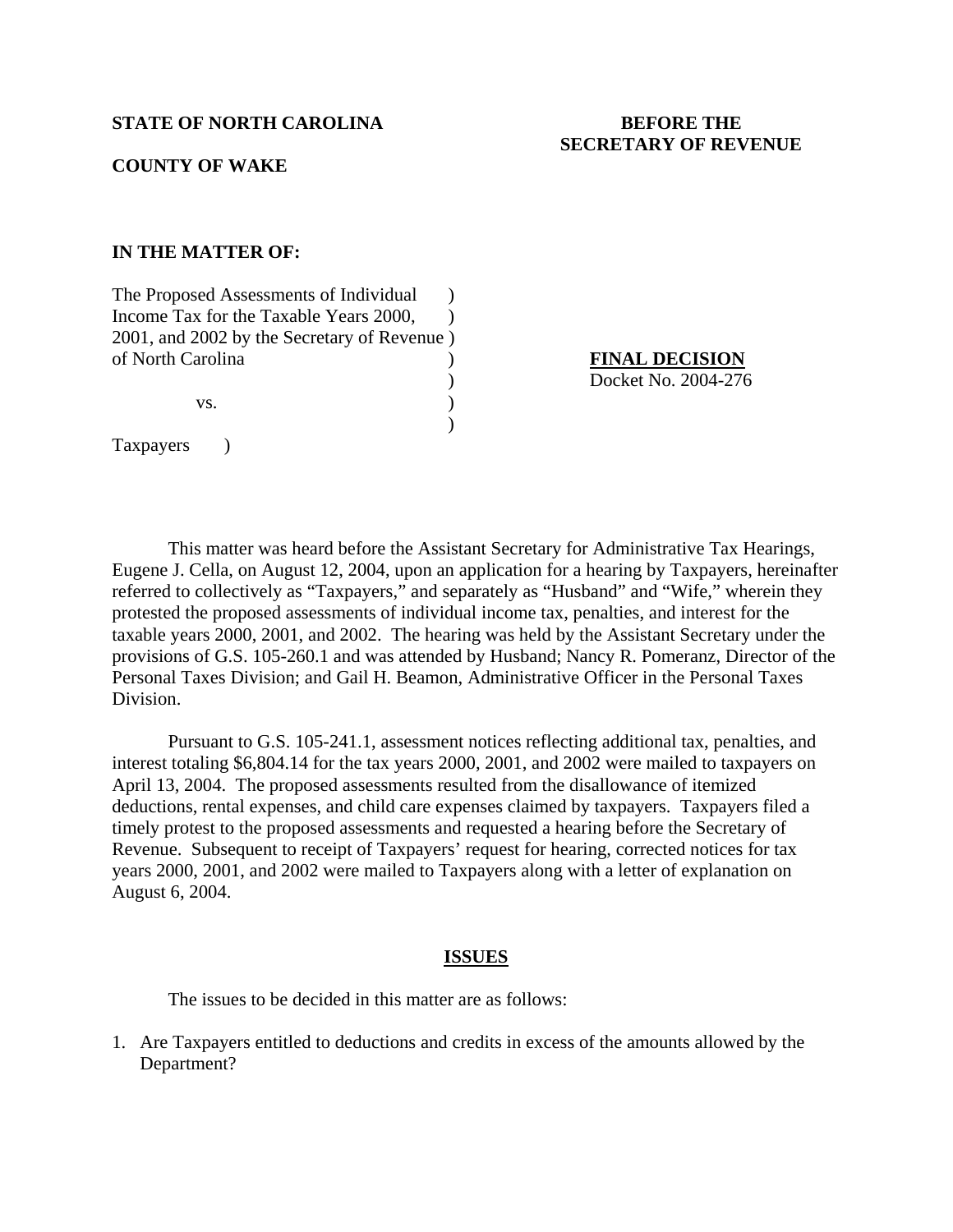2. Are the assessments for additional tax, penalties, and interest proposed against Taxpayers for the taxable years 2000, 2001, and 2002 lawful and proper?

# **EVIDENCE**

 The evidence presented by Nancy R. Pomeranz, Director of the Personal Taxes Division, consisted of the following:

- 1. Memorandum from E. Norris Tolson, Secretary of Revenue, to Eugene J. Cella, Assistant Secretary for Administrative Tax Hearings, dated May 16, 2001, a copy of which is designated as Exhibit PT-1.
- 2. Taxpayers' North Carolina individual income tax return for the taxable year 2000, a copy of which is designated as Exhibit PT-2.
- 3. Taxpayers' North Carolina individual income tax return for the taxable year 2001, a copy of which is designated as Exhibit PT-3.
- 4. Taxpayers' North Carolina individual income tax return for the taxable year 2002, a copy of which is designated as Exhibit PT-4.
- 5. Taxpayers' federal individual income tax return for the taxable year 2000, a copy of which is designated as Exhibit PT-5.
- 6. Taxpayers' federal individual income tax return for the taxable year 2001, a copy of which is designated as Exhibit PT-6.
- 7. Taxpayers' federal individual income tax return for the taxable year 2002, a copy of which is designated as Exhibit PT-7.
- 8. Field Auditor's reports of individual income tax for the taxable years 2000, 2001, and 2002, copies of which are collectively designated as Exhibit PT-8.
- 9. Notice of Individual Income Tax Assessment for the taxable year 2000 dated April 13, 2004, a copy of which is designated as Exhibit PT-9.
- 10. Notice of Individual Income Tax Assessment for the taxable year 2001 dated April 13, 2004, a copy of which is designated as Exhibit PT-10.
- 11. Notice of Individual Income Tax Assessment for the taxable year 2002 dated April 13, 2004, a copy of which is designated as Exhibit PT-11.
- 12. Notice of Individual Income Tax Assessment for the taxable year 2000 dated July 29, 2004, a copy of which is designated as Exhibit PT-12.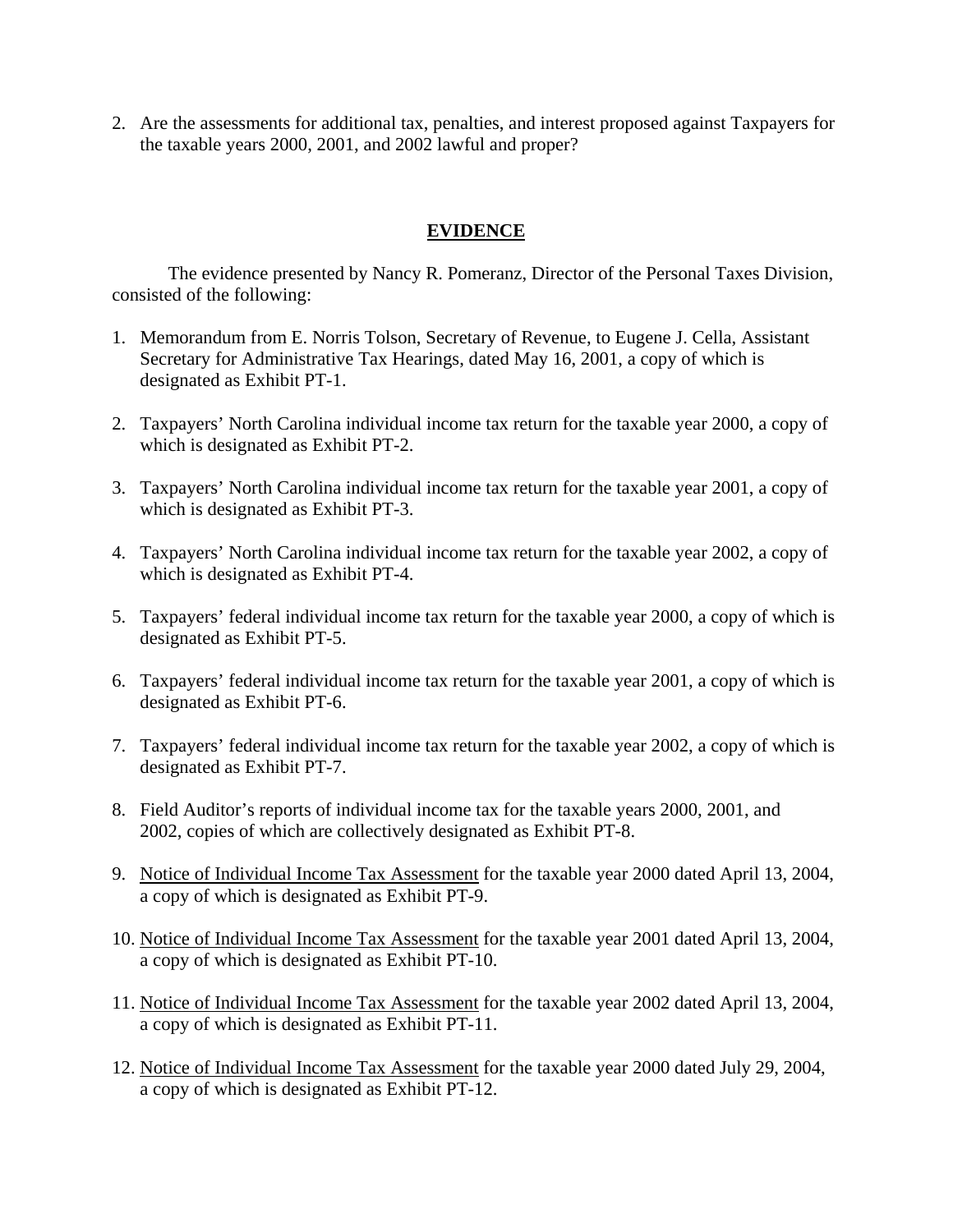- 13. Notice of Individual Income Tax Assessment for the taxable year 2001 dated July 29, 2004, a copy of which is designated as Exhibit PT-13.
- 14. Notice of Individual Income Tax Assessment for the taxable year 2002 dated August 6, 2004, a copy of which is designated as Exhibit PT-14.
- 15. Schedule of Corrected Taxable Income for the taxable years 2000, 2001, and 2002, a copy of which is designated as Exhibit PT-15.
- 16. Letter from Melissa S. Dann, Revenue Field Auditor, to Taxpayers dated August 25, 2003, a copy of which is designated as Exhibit PT-16.
- 17. Letter from Melissa S. Dann to Taxpayers dated October 16, 2003, with attachment from federal publication 526, a copy of which is designated as Exhibit PT-17.
- 18. Letter from Husband to Melissa S. Dann dated October 21, 2003, with attached Certificate of Release or Discharge from Active Duty, a copy of which is designated as Exhibit PT-18.
- 19. Letter from Husband to Melissa S. Dann dated November 21, 2003, with attached birth certificate of child, a copy of which is designated as Exhibit PT-19.
- 20. Letter from Taxpayers to the Department of Revenue, dated April 19, 2004, a copy of which is designated as Exhibit PT-20.
- 21. Letter from Angela C. Quinn, former Administrative Officer in the Personal Taxes Division, to Taxpayers dated May 25, 2004, a copy of which is designated as Exhibit PT-21.
- 22. Letter from Husband to Angela C. Quinn dated May 26, 2004, a copy of which is designated as Exhibit PT-22.
- 23. Letter from Eugene J. Cella to Taxpayers dated June 7, 2004, a copy of which is designated as Exhibit PT-23.
- 24. Letter from Gail H. Beamon, Administrative Officer in the Personal Taxes Division, to Taxpayers dated August 6, 2004, a copy of which is designated as Exhibit PT-24.
- 25. Questionable contribution receipts with letterhead bearing the name of a Church for the taxable years 2000 and 2001, a copy of which is designated as Exhibit PT-25.
- 26. Written testimony of Senior Pastor, of a church dated May 21, 2004, a copy of which is designated as Exhibit PT-26.
- 27. Written testimony of Church Clerk, of a church, dated May 21, 2004, a copy of which is designated as Exhibit PT-27.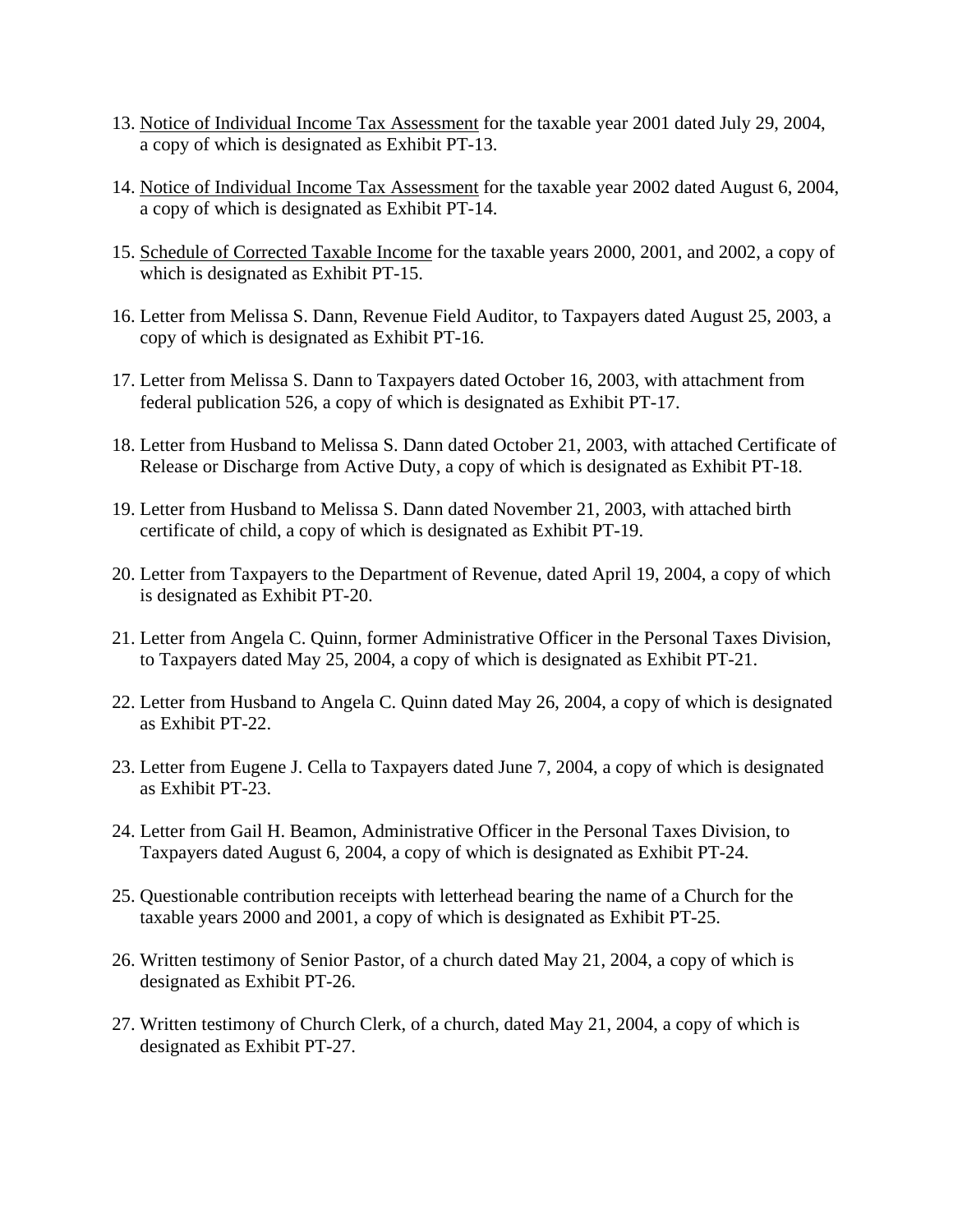- 28. Written testimony of Financial Recording Secretary, of a church, dated May 21, 2004, a copy of which is designated as Exhibit PT-28.
- 29. Letters from the Office Administrator, and Owner and Director, of Child Care Facility located in a North Carolina County, dated June 15 and July 28, 2004, respectively, copies of which are collectively designated as Exhibit PT-29.
- 30. Letter from the Director, of a business located in a Georgia County, to Gail H.Beamon, dated July 27, 2004, a copy of which is designated as Exhibit PT-30.
- 31. Letter from the Assistant Property Manager, of Apartment Complex, located in North Carolina, dated July 30, 2004, a copy of which is designated as Exhibit PT-31.

At the hearing, Husband presented the following evidence:

- 1. Written statement by Husband regarding military income, contributions, and child and dependent care expenses, a copy of which is designated as Exhibit TP-1.
- 2. Contributions Statement for the tax year 2000 bearing the name of a church, a copy of which is designated as Exhibit TP-2.
- 3. Contributions Statement for the tax year 2001 bearing the name of a church, a copy of which is designated as Exhibit TP-3.
- 4. Contributions Statement issued to Husband for the tax year 2001 from the church, a copy of which is designated as Exhibit TP-4.
- 5. Contributions Statement issued to Wife for the tax year 2001 from the church, a copy of which is designated as Exhibit TP-5.
- 6. Contributions Statement issued to Taxpayers for the tax year 2002 from the church, a copy of which is designated as Exhibit TP-6.
- 7. Contributions Statement for the tax year 2002 bearing the name of a church, a copy of which is designated as Exhibit TP-7.
- 8. Child Care Statement bearing the name of a Child Care Facility, in a North Carolina County, for the tax year 2001, a copy of which is designated as Exhibit TP-8.
- 9. Letter from Child Care Facility to the Department of Revenue dated August 11, 2004, a copy of which is designated as Exhibit TP-9.
- 10. Envelope addressed to Melissa Dann, a copy of which is designated as Exhibit TP-10.
- 11. Letter from the Child Care Facility dated June 15, 2004, a copy of which is designated as Exhibit TP-11.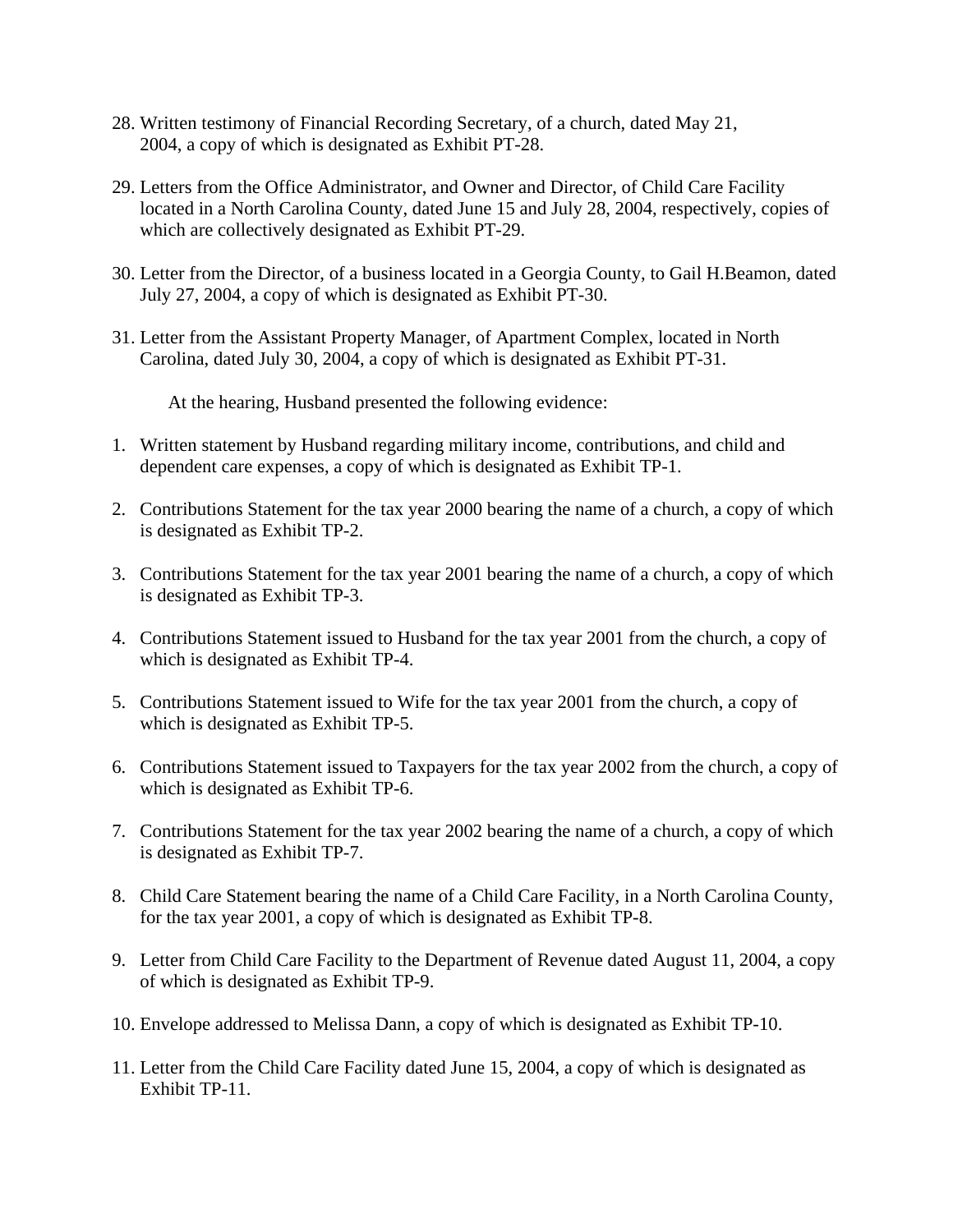At the conclusion of the hearing, the Assistant Secretary allowed Taxpayers thirty days to submit additional documentation to support the deductions and credits claimed for the years at issue. No further documentation was provided by Taxpayers.

## **FINDINGS OF FACT**

Based on the foregoing evidence of record, the Assistant Secretary makes the following findings of fact:

- 1. Taxpayers are and at all material times were natural persons, sui juris, and citizens and residents of North Carolina.
- 2. Taxpayers timely filed their North Carolina individual income tax returns for the taxable years 2000, 2001, and 2002 reflecting overpayments of \$905.00, \$592.00, and \$1,150.00, respectively. The overpayments for the tax years 2000 and 2002 were refunded to Taxpayers. Subsequent to issuing the refund for the tax year 2000, the Department determined that an error was made in claiming the tax credit for charitable contributions because Taxpayers claimed itemized deductions on the 2000 return and the credit is available only to nonitemizers. For the tax year 2001, \$449.12 of the overpayment reflected on the return was applied to the 2000 tax liability and the remaining \$142.88 was refunded to Taxpayers.
- 3. Taxpayers claimed itemized deductions on their federal income tax returns as follows:

|                            | 2000      | 2001      | 2002      |
|----------------------------|-----------|-----------|-----------|
| Taxes                      | 4,849.00  | 4,731.00  | 9,000.00  |
| Interest                   | 11,723.00 | 13,261.00 | 19,773.00 |
| Contributions              | 28,500.00 | 12,500.00 | 12,000.00 |
| Employee business expenses | 27,664.00 | 12,759.00 | 13,549.00 |
| <b>TOTAL</b>               | .736.00   | 43,251.00 | 54,322.00 |

- 4. Taxpayers claimed a rental loss of \$22,023.00 on their federal Schedule E for the taxable year 2002.
- 5. Taxpayers claimed child care expenses on their federal income tax returns as follows:

|                            | 2000     | 2001       | 2002       |
|----------------------------|----------|------------|------------|
| <b>Child Care Facility</b> | 4,800.00 |            |            |
| <b>Child Care Facility</b> |          | \$2,952.00 | \$1,200.00 |
| <b>Child Care Facility</b> |          | 1,544.00   | 2,500.00   |
| <b>TOTAL</b>               | 4.800.00 | \$4,496.00 | \$3,700.00 |

6. Taxpayers furnished receipts, bank statements, and other documents to the auditor reflecting both deductible and nondeductible expenditures during the tax years at issue.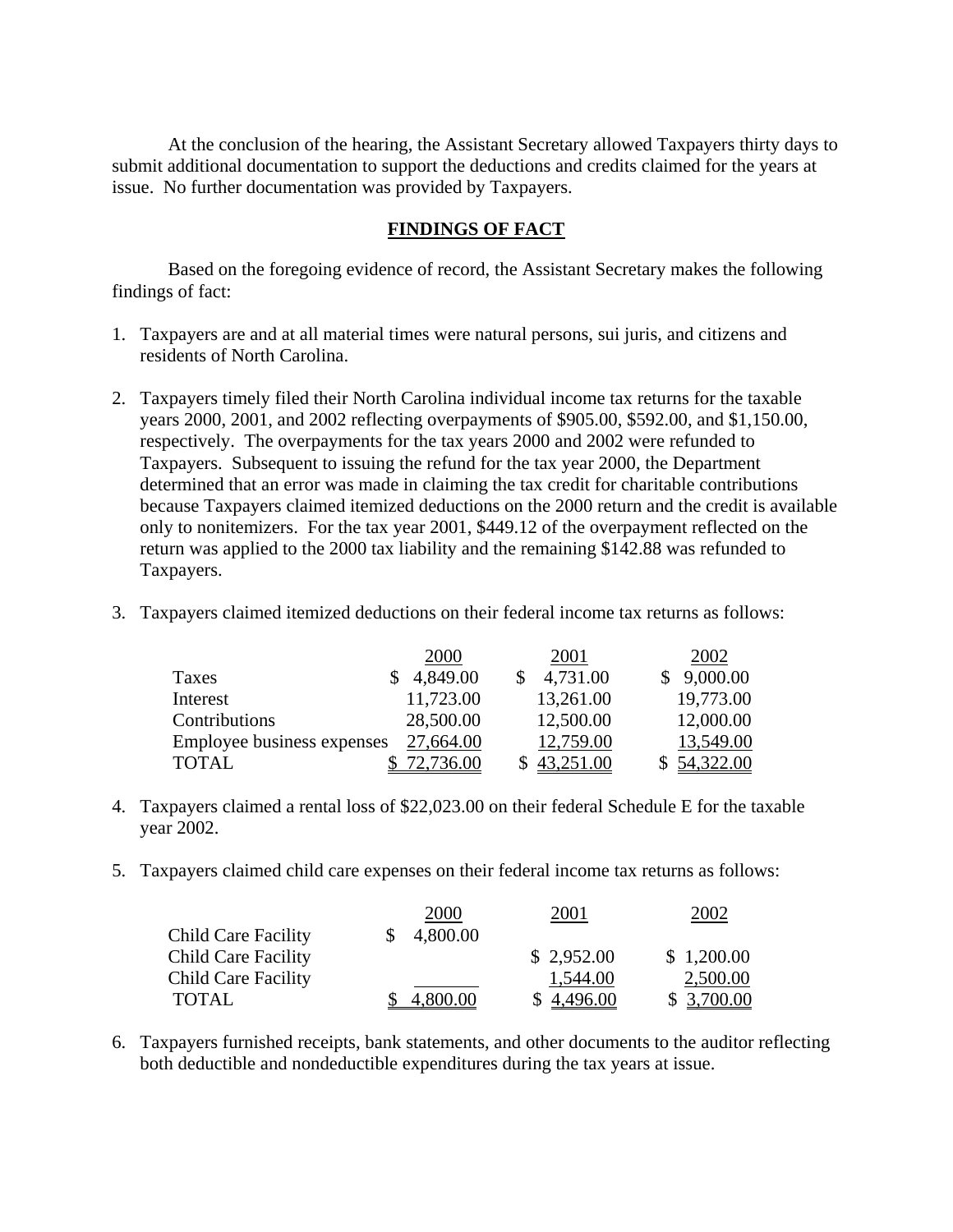- 7. For the tax year 2000, Taxpayers furnished wage and tax statements showing state tax withheld of \$3,194.00, which was allowed. Taxpayers deducted State and local taxes of \$3,451.00.
- 8. For the tax year 2000, Taxpayers furnished a mortgage company statement showing property taxes of \$1,149.00. Taxpayers deducted real estate taxes of \$1,148.00. There was no supporting documentation provided for the personal property taxes of \$250.00 claimed on the 2000 return.
- 9. For the tax year 2000, Taxpayers furnished a mortgage company statement showing home mortgage interest of \$10,473.00. Although the home mortgage interest of \$10,473.00 was substantiated as claimed, the personal seller home interest of \$1,250.00 was disallowed due to a lack of supporting documentation from Taxpayers.
- 10. The auditor reduced the deduction for charitable contributions for the tax year 2000 from \$28,500.00 to \$250.00. While Taxpayers furnished a statement for the tax year 2000 from a charitable organization that shows donations of \$950.00 for clothing, \$5,000.00 for furniture, and \$1,000.00 for miscellaneous items, the auditor allowed only \$250.00 because Taxpayers did not furnish information to show a reasonable detailed description of the property contributed or other required information.
- 11. The 2000 net miscellaneous deduction of \$27,664.00, including \$17,625.00 employee business expenses and \$12,500.00 educational expenses (\$30,124.00 gross miscellaneous before the 2% adjustment) was disallowed because Taxpayers furnished no documentation to support the deductions.
- 12. The auditor disallowed the credit for child and dependent care expenses for the tax year 2000 because Taxpayers offered no supporting documentation for the expenses. Subsequent to the audit, a tax credit of \$26.00 was allowed for child and dependent care expenses for tax year 2000 based on information obtained by the Department from Child Care Facility.
- 13. The Department allowed the *Bailey* retirement deduction of \$13,828.00 claimed by Taxpayers for the tax year 2000 and a \$2,000.00 private retirement deduction based on the husband's distribution of \$2,952.00 from a Financial Services.
- 14. Although Taxpayers substantiated the state and local taxes of \$4,303.00 claimed on federal Schedule A for the tax year 2001, the auditor disallowed the real estate taxes and personal property taxes claimed since there was no supporting documentation furnished for these items.
- 15. The auditor allowed home mortgage interest of \$13,261.00 based on mortgage company statements furnished by Taxpayers for the tax year 2001.
- 16. Contributions of \$12,500.00 claimed for the tax year 2001 were reduced to \$4,790.00 based on the documentation furnished.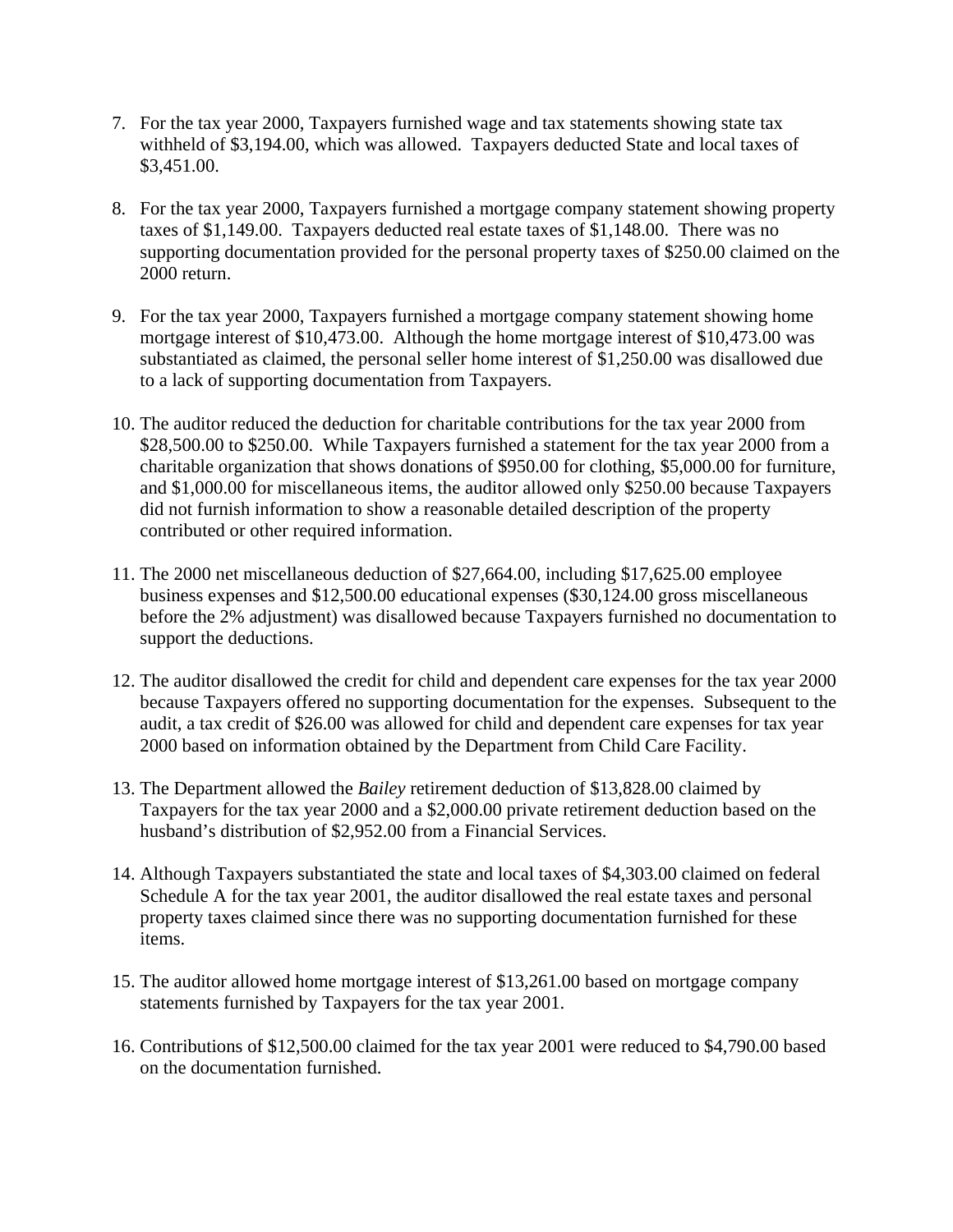- 17. The tax year 2001 net miscellaneous deduction of \$12,759.00, including \$7,030.00 of Wife's Employee Business Expenses, \$2,350.00 of Husband's Employee Business Expenses, and \$5,500.00 educational expenses (\$14,880.00 gross miscellaneous before 2% adjustment) was disallowed since no supporting documentation was furnished for these items.
- 18. The auditor allowed a *Bailey* retirement deduction of \$14,379.00 for the tax year 2001 based on supporting documentation from Husband showing his dates of service in the United States Government. Taxpayers did not claim this deduction on their 2001 income tax return.
- 19. The auditor disallowed the credit for child and dependent care expenses for the tax year 2001 because Taxpayers did not furnish supporting documentation. Subsequent to the audit, a tax credit of \$274.00 was allowed for child and dependent care expenses based on information obtained by the Department from the Child Care Facility.
- 20. Husband's military retirement income has not been taxed by North Carolina for any of the years at issue.
- 21. For the tax year 2002, the auditor corrected federal Schedule E from a net loss of \$22,023.00 to a net gain of \$5,405.00 based on documentation furnished. The auditor confirmed that Taxpayers reported the correct gross rental income of \$14,400.00 in the tax year 2002 based on the rents shown on form 1099-misc issued by a Realty Business. The federal Schedule E mortgage expense of \$7,555.00 was allowed as claimed based on the mortgage interest statement provided by Taxpayers. The management fees of \$1,440.00 were allowed as claimed by the auditor because that amount is within the industry standard of ten percent of the rental property income. All other federal Schedule E expenses were disallowed because there was no supporting evidence furnished.
- 22. The auditor allowed the deduction of \$4,914.00 for State and local taxes for the tax year 2002 as supported by the wage and tax statements. The auditor disallowed the real estate taxes and personal property taxes claimed on the 2002 federal Schedule A based on a lack of supporting documentation. Subsequent to the audit, an additional \$110.00 deduction was allowed for property taxes paid based on the statement furnished by Taxpayers from the County Tax Collector.
- 23. The auditor reduced the tax year 2002 charitable contributions from \$12,000.00 to \$2,040.00 based on the documentation furnished, including a deduction of \$200 for contributions to a charitable organization. While Taxpayers furnished a receipt that shows a clothing donation of \$1,000.00 and a donation of \$2,500.00 for miscellaneous items for the tax year 2002, Taxpayers did not furnish the information required to support such contributions.
- 24. The 2002 net miscellaneous deduction of \$13,549.00, including \$4,500.00 of Wife's Employee Business Expenses, \$4,800.00 of Husband's Employee Business Expenses, and \$6,570.00 other Employee Business Expenses (\$15,870.00 gross miscellaneous before the 2% adjustment) were disallowed due to lack of supporting documentation.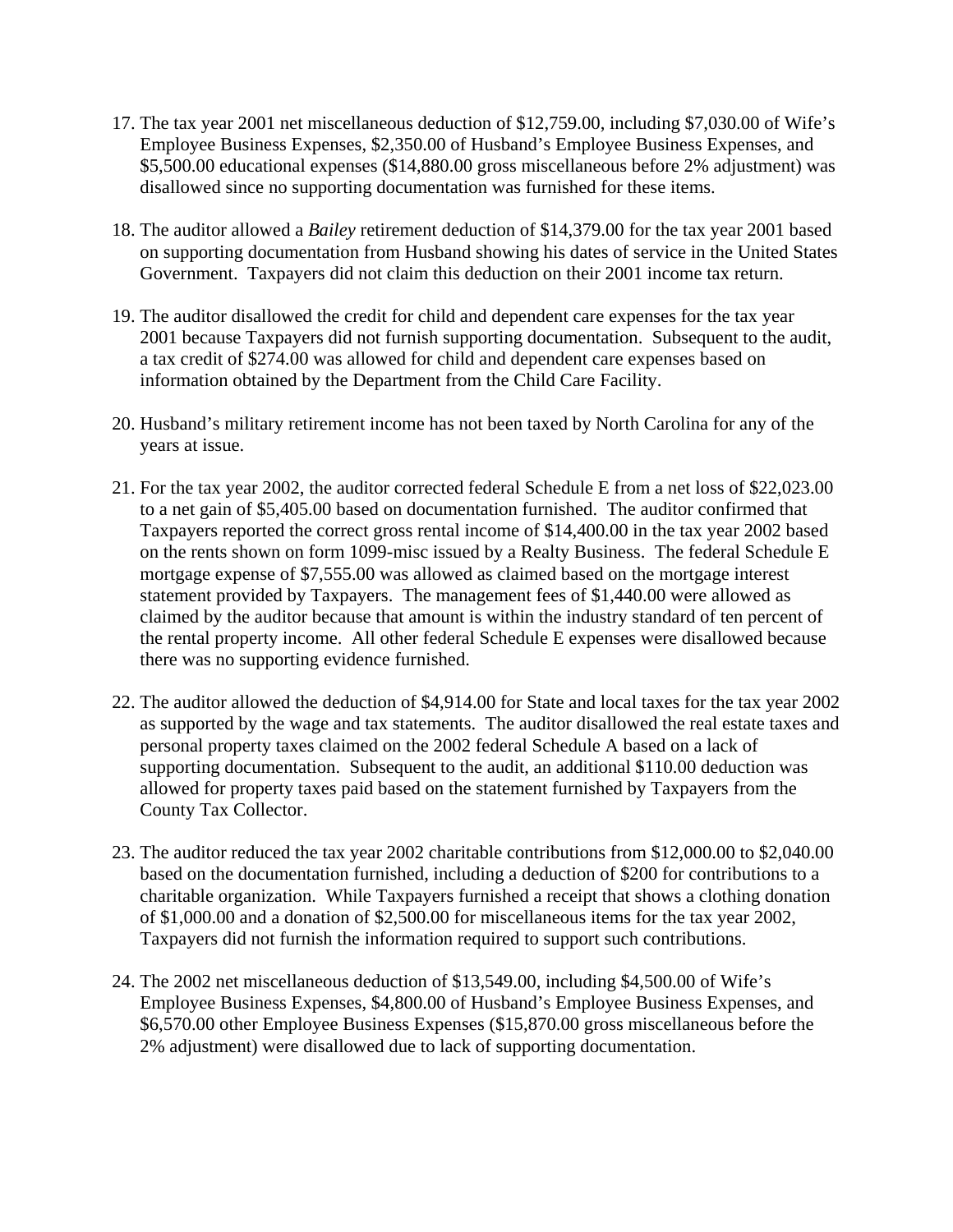- 25. The auditor allowed a *Bailey* retirement deduction of \$14,724.00 for the tax year 2002 based on documentation furnished by Husband from the United States Air Force (Form DD 214). Taxpayers did not claim this deduction on their North Carolina income tax return.
- 26. The auditor also disallowed the credit for child and dependent care expenses for the tax year 2002 because Taxpayers furnished no documentation for the expenses.
- 27. Notices of Individual Income Tax Assessment reflecting the adjustments for the tax years 2000, 2001, and 2002 were mailed to Taxpayers on April 13, 2004.
- 28. The fifty percent fraud penalty was asserted for tax years 2000 and 2001 because the contributions statements provided to the tax auditor by Taxpayers purportedly from the Church does not agree with church records. Church records indicate that Taxpayers did not begin attending until 2002. The Pastor confirms that he signed blank statements provided to him with the understanding that Taxpayers would have the church secretary enter the correct contribution amounts on those signed statements. He did not notice that those statements reflected tax years 2000 and 2001. The church secretary has confirmed with the Department that she did not enter any names or amounts on those statements.
- 29. The auditor assessed the twenty-five percent negligence penalty for the tax year 2002 because Taxpayers understated taxable income by an amount equal to twenty-five percent or more of gross income. Taxpayers did not understate taxable income by at least twenty-five percent for tax years 2000 and 2001.
- 30. Taxpayers filed a timely protest to the proposed assessments and requested a hearing before the Secretary of Revenue.
- 31. Subsequent to Taxpayers' request for hearing, the Department discovered that the audit reports for the tax years 2000, 2001, and 2002 contained several errors. These corrections are addressed in the letter of August 6, 2004, labeled Exhibit PT-24.
- 32. Also, subsequent to the request for hearing, the Department obtained information that indicates the child care expenses of \$1,200.00 listed on Taxpayers' federal form 2441 for the tax year 2002 as paid to Child Care Facility are questionable. While the name of the care provider is shown as Child Care Facility, the address associated with this provider on federal form 2441 for that year is that of a business. Neither the Child Care Facility nor the business has a record of providing child care for either of the dependent children for the tax year 2002. Therefore, the Department replaced the twenty-five percent negligence penalty previously assessed for the tax year 2002 with the fifty percent fraud penalty for that year.
- 33. Corrected Notices of Individual Income Tax Assessment dated July 29, 2004, for the tax years 2000 and 2001, and August 6, 2004, for the tax year 2002 were mailed to Taxpayers on August 6, 2004. While the corrections resulted in a reduction of income tax for the tax years 2000 and 2001, the tax was increased for the tax year 2002 from the amount previously shown on the Notices of Individual Income Tax Assessment mailed to Taxpayers on April 13, 2004.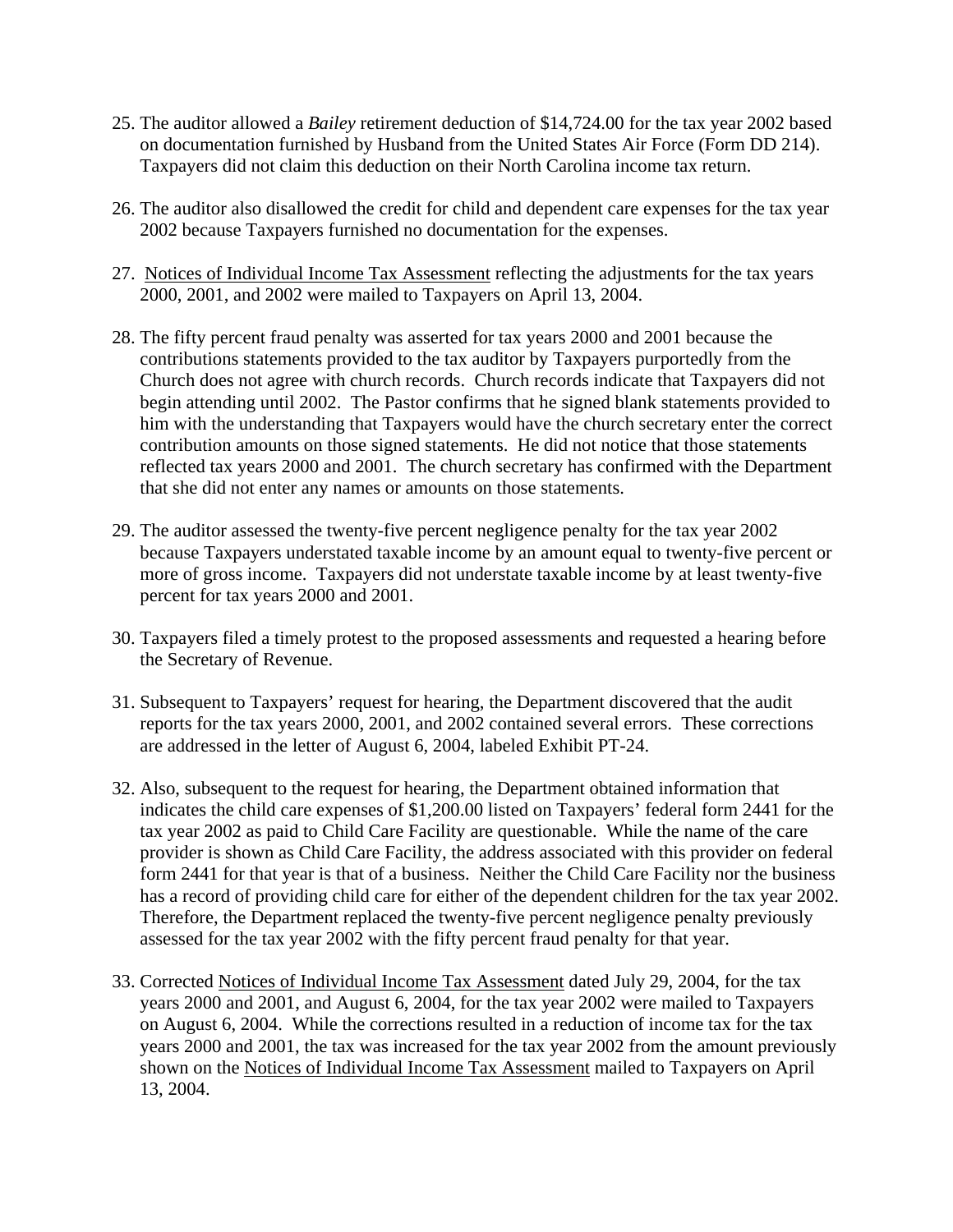34. At the hearing, Husband stated that since Taxpayers had children and both spouses worked, someone had to have cared for their children. However, Taxpayers furnished no evidence that child care expenses were paid in excess of the amounts previously allowed.

## **CONCLUSIONS OF LAW**

Based on the foregoing findings of fact, the Assistant Secretary makes the following conclusions of law:

- 1. A taxpayer is allowed deductions for amounts paid during the taxable year for certain nonbusiness expenses. The deductions include but are not limited to qualifying taxes, interest paid, charitable contributions, and miscellaneous deductions. Taxpayers' nonbusiness itemized deductions for State income tax purposes are the same as for federal purposes except that state, local, and foreign income taxes deducted on the federal return must be added to federal taxable income in computing North Carolina taxable income.
- 2. For cash contributions of less than \$250.00, a taxpayer is required to keep a cancelled check, a receipt, or other reliable written records from the charitable organization. For contributions of \$250.00 or more, a taxpayer must have an acknowledgment of the contribution from the qualified organization. For noncash contributions, a taxpayer must keep records showing the name of the charitable organization, the date and location of the contribution, and a detailed description of the property. For noncash contributions of \$250.00 or more, the records must also include the fair market value of the property; the cost or other basis of the property; the terms and conditions attached to the gift; and whether the organization gave the taxpayer any goods or services as a result of the gift. Fair market value is the price which property will bring when offered for sale by a willing seller to a willing buyer, neither being obligated to buy or sell.
- 3. Pursuant to sections 162 and 212 of the Internal Revenue Code, a taxpayer is allowed to deduct ordinary and necessary expenses paid during the income year in carrying on a trade or business or for the production or collection of income. In order to claim any deduction, a taxpayer must be able to prove that the expenses were in fact paid or incurred. In cases where a taxpayer is away from his tax home, Internal Revenue Service Regulation 1.274-5 precludes a deduction for travel expenses, including meals and lodging, unless the taxpayer substantiates each expenditure by adequate records or by sufficient corroborating evidence. The taxpayer must maintain a timely record in an account book or diary showing the amount of each expenditure, the time and place of travel, and the business purpose. In order to be considered "adequate records," account books, diaries, logs, statements of expenses and other similar records must be prepared or maintained in such a manner that each recording of an expense is made at or near the time of the expense, and documentary evidence which, in combination, are sufficient to establish each element of the expense. A taxpayer claiming a deduction must satisfy the specific statutory provisions authorizing the deduction and must also bear the burden of proving entitlement to it.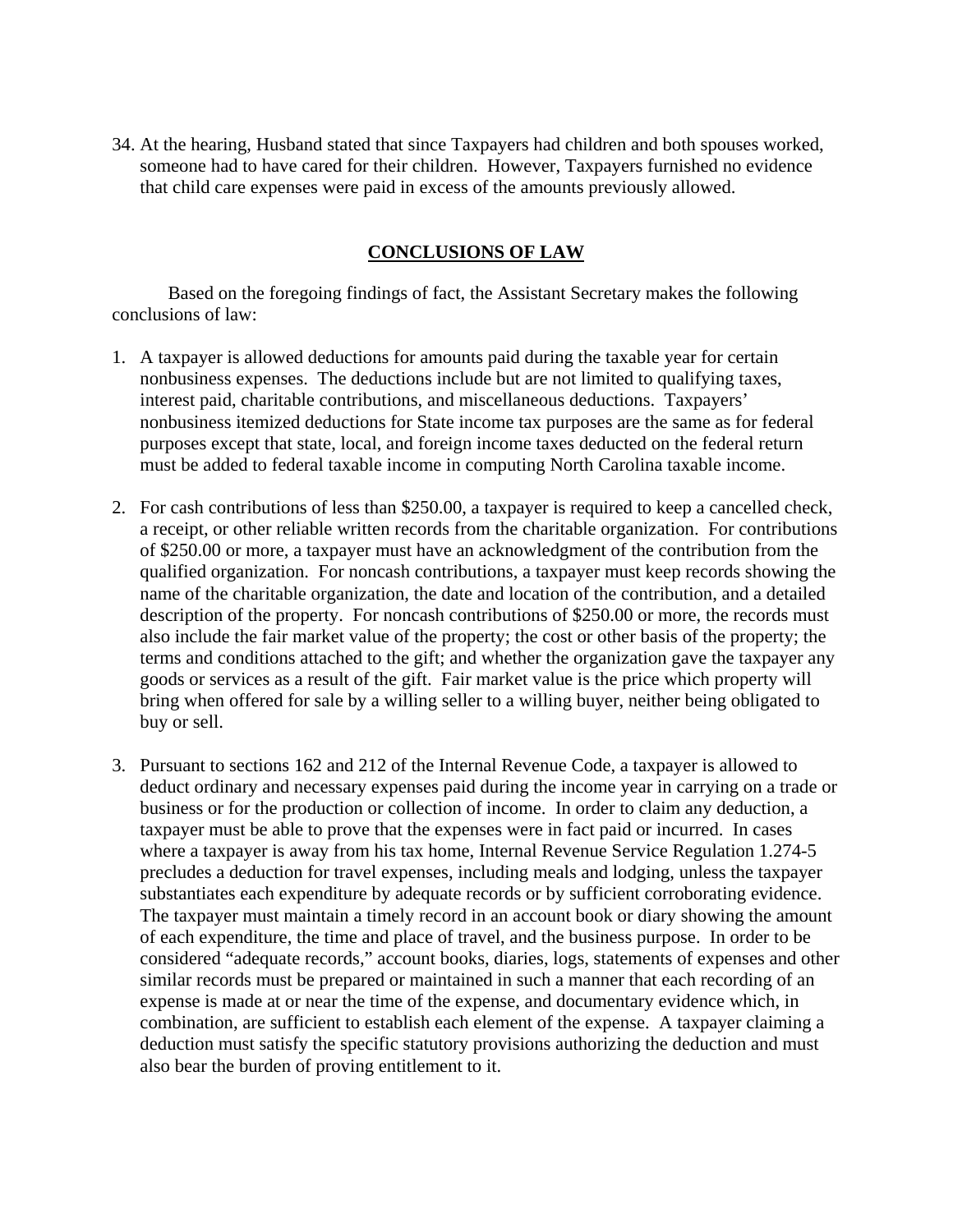- 4. Educational expenses are deductible only if the expenses are required by the taxpayer's employer or the law to keep the taxpayer's present salary, status, or job; or the education maintains or improves skills needed in the taxpayer's present work. Even if the education meets one of these requirements, it is not deductible if it is needed to meet the minimum educational requirements of the taxpayer's present trade or business; or, it is part of a program of study that can qualify the taxpayer for a new trade or business. Qualifying expenses must also be substantiated by adequate records such as cancelled checks, tuition bills, travel records, statements from employer, etc.
- 5. An addition to federal taxable income is required on the North Carolina return for the amount of state income tax deducted on the federal return since North Carolina does not allow a deduction for state income tax. Federal law requires certain itemized deductions to be phased out or limited when federal adjusted gross income exceeds \$137,300 for married taxpayers filing jointly in the taxable year 2002. When taxpayers do not receive the benefit of the entire State tax deduction because of the limitation on their itemized deductions, they are not required to add the entire State tax deduction on the North Carolina return.
- 6. Pursuant to G.S. 105-151.11, an individual who is allowed a credit for child and dependent care expenses on the federal income tax return under section 21 of the Internal Revenue Code shall be allowed a credit on the North Carolina income tax return. The North Carolina credit for child and dependent care expenses for taxpayers filing as married filing jointly with adjusted gross income over \$40,000 for a dependent child under the age of seven is computed at the rate of ten percent of the qualified child care expenses. A nonresident or part-year resident is allowed the tax credit in the proportion that federal taxable income (as adjusted) is taxable to North Carolina.
- 7. Pursuant to G.S. 105-134.6(b)(5b), an individual may deduct the amount received during the taxable year from one or more State, local or federal government retirement plans to the extent the amount is exempt from tax pursuant to a court order in settlement of *Bailey/Emory/Patton v. State*.
- 8. Pursuant to G.S. 105-134.6(b)(6)c, an individual may deduct the amount received from one or more retirement plans other than state, local, or federal government retirement plans, not to exceed \$2,000.00 during a taxable year.
- 9. A ten percent penalty is required pursuant to G.S. 105-236(5)a for negligent failure to comply with the income tax laws without intent to defraud. A twenty-five percent negligence penalty is imposed pursuant to G.S. 105-236(5)b for a large individual income tax deficiency. A large income tax deficiency exists when a taxpayer understates taxable income by an amount equal to twenty-five percent or more of gross income.
- 10. Pursuant to G.S. 105-236(6), if there is a deficiency or delinquency in payment of any tax because of fraud with intent to evade the tax, a penalty of fifty percent of the total deficiency is required.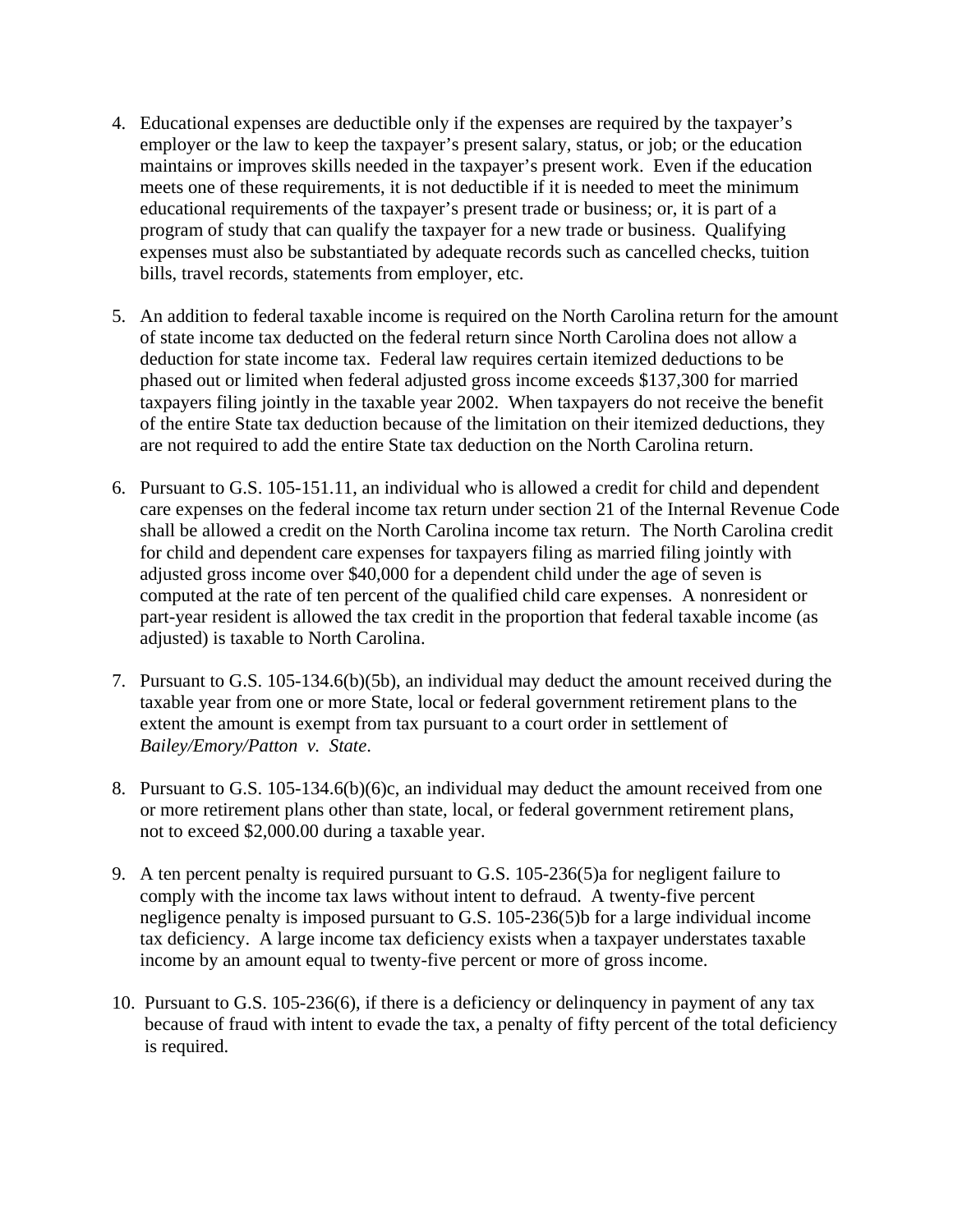11. The corrected proposed assessments dated July 29, 2004, for the taxable years 2000 and 2001, and August 6, 2004, for the tax year 2002 are lawful and proper, modified to withdraw the fifty percent fraud penalty for the tax years at issue. The ten percent negligence penalty is hereby asserted for the tax years 2000 and 2001, and the twenty-five percent negligence penalty is asserted for the tax year 2002.

#### **DECISION**

Husband contends that he was improperly taxed by the State of North Carolina on his federal military pension. The Assistant Secretary finds that Taxpayers were properly allowed a deduction for the pension included in their federal taxable income on their State income tax returns for the years at issue and, therefore, have not been unfairly taxed on that income. Husband contends that church personnel were deliberately misleading the Department regarding Taxpayers' contributions because Husband had an adverse relationship with the church staff. Husband also stated at the hearing that someone must have provided care for Taxpayers' child while Taxpayers worked and he posed the question that if the child care center did not provide care for their child, then who did?

Deductions are privileges, not matters of right, and are allowed as a matter of legislative grace. A taxpayer claiming a deduction must bring himself within the statutory provisions authorizing the deduction, *Ward v. Clayton* N.C. App. 53, 167 S.E. 2d 808 (1969), aff'd, 276 N.C. 411, 172 S.E.2d 531 (1970). The burden is on a taxpayer to show that he or she comes within an exemption or an exception. *Sabine v. Gill*, 229 N.C. 599, 51 S.E. 2d 1 (1948). The Assistant Secretary finds that Taxpayers have not met their burden of proof of entitlement to deductions for itemized deductions, rental expenses, or child care expenses in excess of amounts previously allowed by the Department. Subsequent to hearing Taxpayers furnished no additional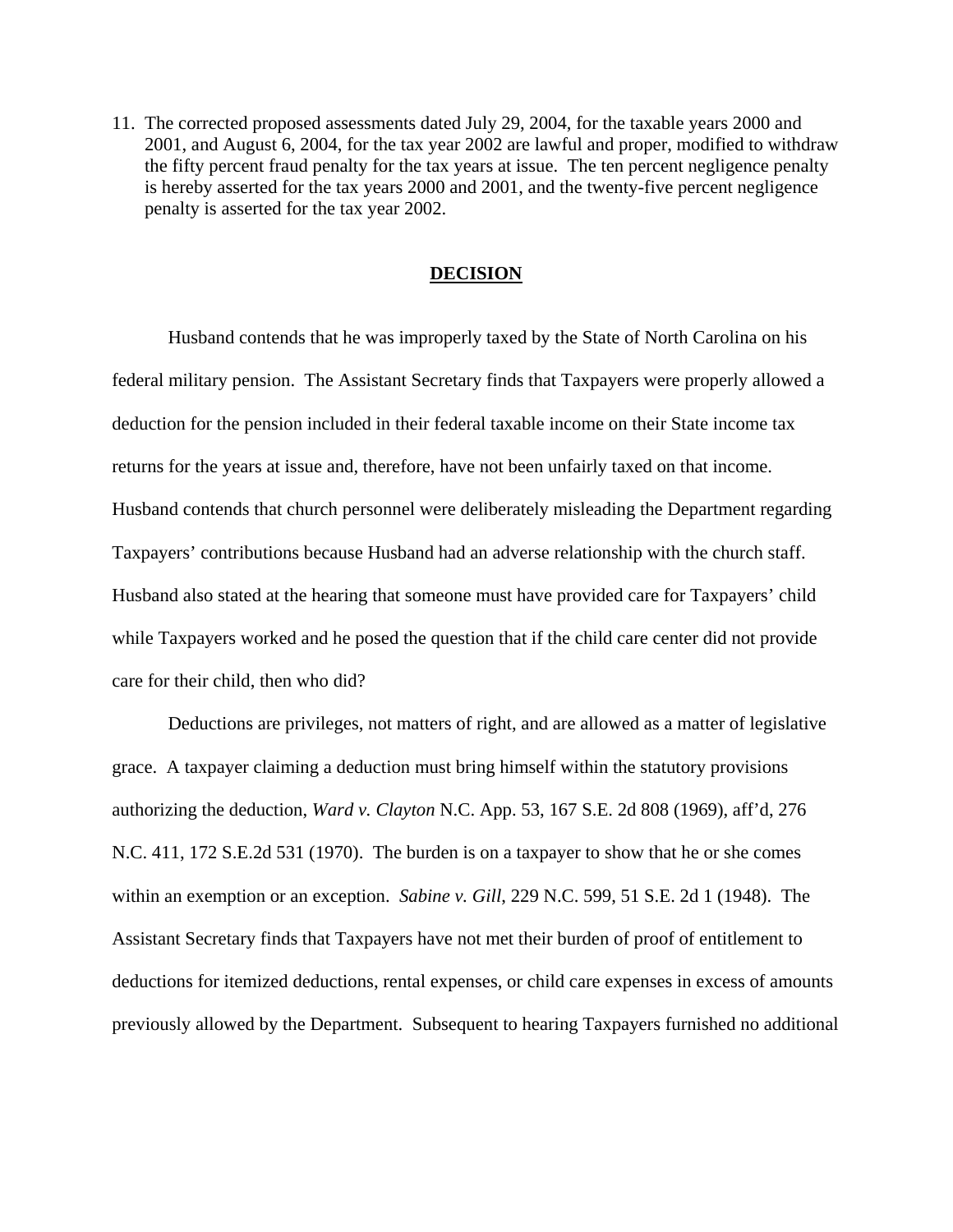information, such as cancelled checks, to substantiate entitlement to any additional deduction for contributions, other deductions at issue, or tax credits.

 The Department alleges that Taxpayers completed blank contribution statements signed by the pastor for tax years 2000 and 2001 and also claimed child care expenses paid to a day care facility during a period when the facility has no record of caring for Taxpayers' child. The Department contends that such behavior was an attempt to deceive the Department and, therefore, fraudulent. The fifty percent fraud penalty was asserted for the tax years 2000, 2001, and 2002. However, Husband's written statement, Exhibit TP-1, offered at the hearing states that Taxpayers began attending one church in late 2000 and began attending another church in 2001. Husband further stated that Taxpayers subsequently left the second church and again attended the initial church. The Assistant Secretary finds that based on this sequence of events, the church staff may have overlooked the initial attendance by Taxpayers in 2000. The Assistant Secretary further finds that the incorrect listing of the child care center shown on Taxpayers' federal child care expense form may have been a simple mistake, with no deliberate attempt to deceive the Department. Therefore, the Assistant Secretary does not find the fifty percent fraud penalty to be proper in this case but rather sustains the ten percent negligence penalty for the taxable years 2000 and 2001, and the twenty-five percent negligence penalty for the taxable year 2002.

Based on the foregoing findings of fact and conclusions of law, the proposed assessments modified to replace the fraud penalty with the negligence penalty, are found to be lawful and